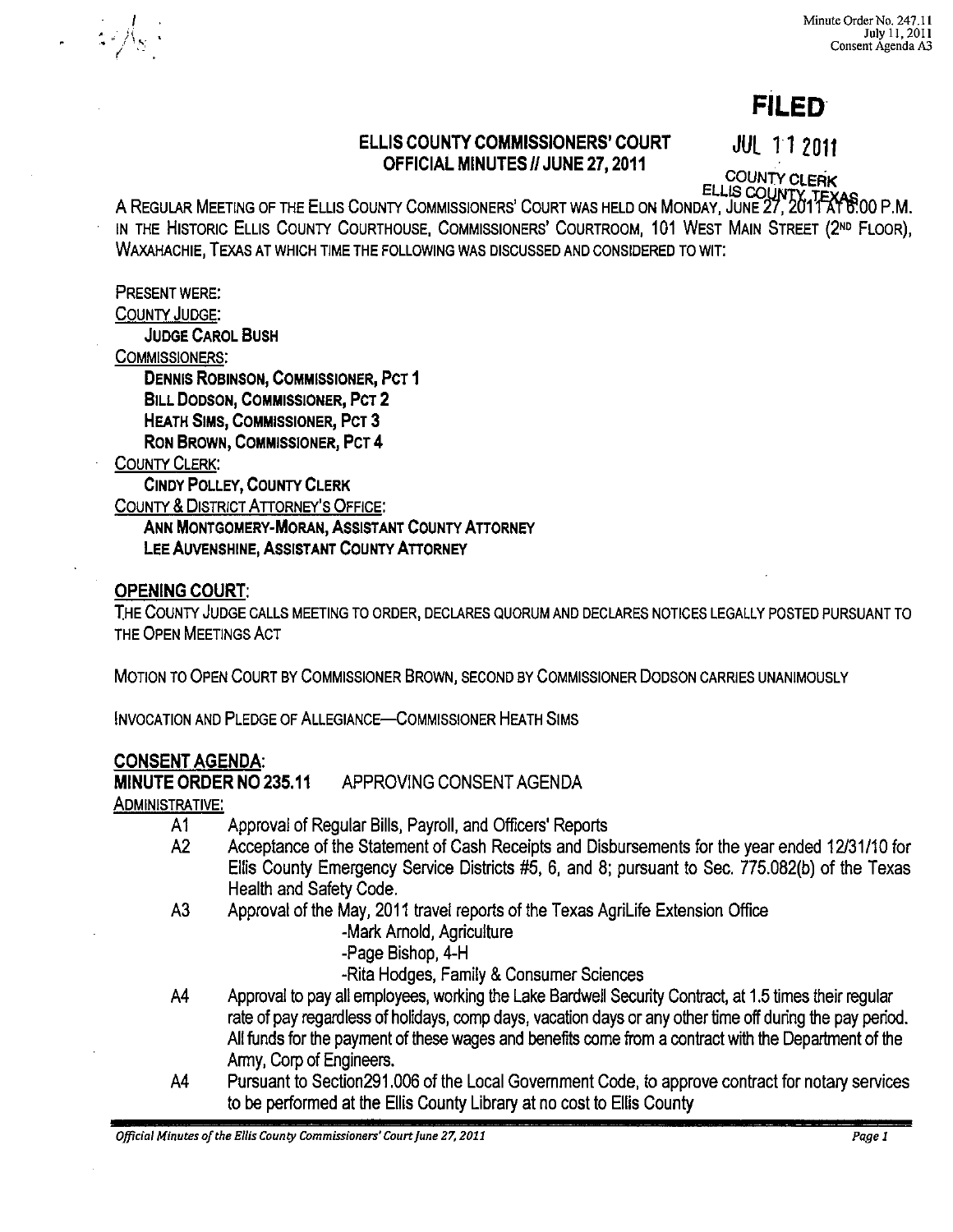Financial:

 $\mathbf{A} = \mathbf{A} \mathbf{B} + \mathbf{A} \mathbf{A} + \mathbf{A} \mathbf{A}$ 

- Fl From 001-0020-50807, Gen. Misc.; 001-0020-50809, Auto Repair; 001-0020-50704, Pest Control To 001-0020-50815, Uniforms; 001-0020-50808, Auto Gas; 001-0020-50703, Telephone. - Keith Roberts, Maintenance
- F2 From 001-0180-50802, Equipment To 001-0180-50832, Visiting Judge. Bob Carroll, 40<sup>th</sup> District **Court**
- F3 From 001-0360-40612, DA Revenue-Title IV-E Legal To 001-0360-50502, Co Atty, Asst. /Sec Salary; 001-0360-50553, Co Atty, Social Security. - Patrick Wilson, County & District Attorney
- F4 From 001-0360-40096, DA Revenue-State LEOSE payment To 001-0360-50805, Co Atty-Conference. - Patrick Wilson, County & District Attorney
- F5 From 001-0360-50807, DA General Misc., To 001-0360-50802, DA-Equipment. Patrick Wilson, County & District Attorney
- F6 From 001-0370-50804, Postage To 001-0370-50601, Travel; 001-0370-50805, Conference. John Bridges, Tax Assessor/Collector
- F7 From 001-0370-50804, Postage To 001-0370-50801, Supplies. John Bridges, Tax Assessor
- F8 From 001-0421-50502, Juvenile Detention Salaries (Part-time) To 001-0420-50601, Travel Allowance; 001-0420-50835, EducationlTraining; 001-0420-50845, Juvenile-Service; 001-0420- 50878, Juvenile-Residential. - Darrin Ray, Juvenile Services
- F9 From 005-0703-50805, Conferences; 005-0703-50807, Gen. Misc.; 005-0703-50819, Computer To 005-0703-50910, Gas/Oil. --Heath Sims, RB3
- FlO From 006-0754-40008, Interlocal To 006-0754-50907, Tires; 006-0754-50915, Asphalt. -Ron Brown, RB4
- F11 From 009-0602-50807, FM 1 General Misc. To 009-0602-50913, FM 1 Chemicals. Dennis Robinson, RBl
- F12 From 011-0704-50802, Purchase of Equipment; 001-0704-50926, Debt Service To 011-0704- 50915, Asphalt. - Heath Sims, FM Pct. 3
- F13 Approve refund of overpayment to the following accounts for payment in error:

| Refund to be issued to: | Account | <b>Amount Due</b> |
|-------------------------|---------|-------------------|
| Citimortgage            | 232461  | \$4,675.22        |

MOTION TO APPROVE CONSENT AGENDA BY COMMISSIONER DODSON, SECOND BY COMMISSIONER ROBINSON CARRIES UNANIMOUSLY

MINUTE ORDER NO 236.11 ApPROVING TWO UNMARKED, DEPARTMENT-SEIZED, "EXEMPT" STATUS VEHICLES TO BE USED BY CONSTABLE'S OFFICE (PCT. 2), AS REQUIRED BY STATE LAW, BEARING REGULAR-TYPE LICENSE REGISTRATIONS, BE UNMARKED/UNDERCOVER VEHICLES FOR INVESTIGATION PURPOSES INCLUDING EMISSIONS ENFORCEMENT:

1999 FORD F-150, TXLP AK8-6200, VIN # 1 FTRX17W3XNB62396

1998 FORD EXPEDITION, TXLP BF8-T267, VIN #1 FMRU 18W6WLC36679

Terry Nay, Constable Pet. 2

Motion to approve by Commissioner Robinson, second by Commissioner Dodson approved unanimously

### DEPARTMENT OF COUNTY DEVELOPMENT

Consideration and action regarding the following presented by Delton Ake, Director Department of Development: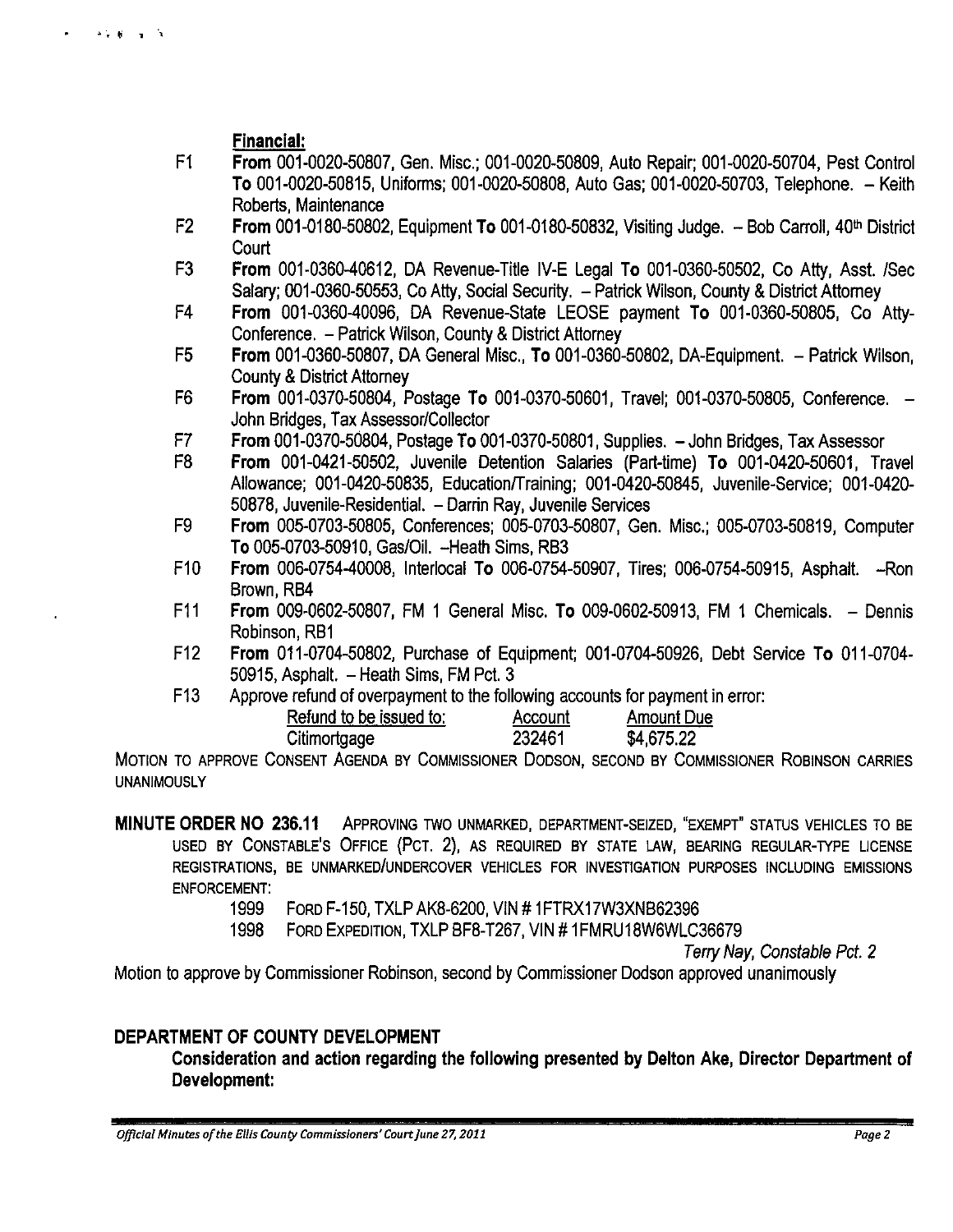MINUTE ORDER NO. 237.11 GRANTING A ONE-TIME VARIANCE FROM COUNTY OF ELLIS RULES, REGULATIONS AND SPECIFICATIONS FOR SUBDIVISIONS AND MANUFACTURED HOMES RELATING TO THE REQUIREMENT OF 300' ROAD FRONTAGE FOR A PRIVATE WATER WELL WITH AN ON-SITE-SEWAGE FACILITY, BOREN DRIVE, ROGER IHLE, PCT. 2. Motion to approve by Commissioner Dodson, second by Commissioner Sims carries unanimously

MINUTE ORDER NO 238.11 2.2 GRANTING A ONE-TIME VARIANCE FROM COUNTY OF ELLIS RULES, REGULATIONS AND SPECIFICATIONS FOR SUBDIVISIONS AND MANUFACTURED HOMES RELATING TO THE 150' PER LOT ROAD FRONTAGE REQUIREMENT, SOUTHERN HILLS SUBDIVISION, JACKSON STREET, SUE ALLEN, PCT. 4 .

#### $\dots$  IN SAME MOTION $\dots$

MINUTE ORDER NO. 238(B) 2.3 GRANTING A ONE-TIME VARIANCE FROM COUNTY OF ELLIS RULES, REGULATIONS AND SPECIFICATIONS FOR SUBDIVISIONS AND MANUFACTURED HOMES AS IT RELATES TO THE ONE ACRE PER LOT REQUIREMENT, SOUTHERN HILLS SUBDIVISION, JACKSON STREET, SUE ALLEN, PCT. 4.

MOTION TO APPROVE AGENDA ITEM 2.2 AND 2.30 BY COMMISSIONER BROWN, SECOND BY COMMISSIONER SIMS APPROVED UNANIMOUSLY

#### PURCHASING

.... .. '\

CONSIDERATION AND ACTION REGARDING THE FOLLOWING PRESENTED BY HANNA MCCLEARY, INTERIM PURCHASING AGENT:

MINUTE ORDER NO. 239 DECLARING 100 PLUS USED TIRES LOCATED AT SHERIFF'S STATION TWO TO BE SALVAGE FOR DISPOSAL

MOTION TO APPROVE BY COMMISSIONER BROWN, SECOND BY COMMISSIONER SIMS CARRIES UNANIMOUSLY

#### ADMINISTRATIVE

- 4.1 PRESENTATION BY DAVID QUINN FROM PUBLIC POWER POOL (P3) CONCERNING AN UPDATE OF THE COUNTY'S CONTRACT FOR ENERGY. THEATH SIMS, COMMISSIONER PCT 3
- NO ACTION 4.2 CONSIDERATION AND ACTION UNDER SECTION 251.010 OF THE TEXAS TRANSPORTATION CODE TO FIND ADEQUATE NECESSITY TO AUTHORIZE KYLE BELLER, A PERSON WHO EITHER OWNS PROPERTY WHICH IS ADJACENT TO HARRINGTON ROAD, OR OWNS PROPERTY NEAR TO HARRINGTON ROAD AFFECTED BY THIS ACTION, OR ACTUALLY OWNS THE PROPERTY ON WHICH HARRINGTON ROAD, A THIRD CLASS ROAD IN PCT. 2 OF ELLIS COUNTY, TEXAS IS LOCATED, TO ERECT, ESTABLISH AND MAINTAIN, AT NO COSTTO THE COUNTY, A GATE ACROSS SAID HARRINGTON ROAD WHICH IS INSTALLED TO MEET NOT LESS THAN THE MINIMUM REQUIREMENTS OF SECTION 251.010 OF THE TRANSPORTATION CODE.

BILL DODSON, COMMISSIONER PCT. 2

MINUTE ORDER NO. 240.11 AWARDING THE BANK DEPOSITORY CONTRACT, R.F.A. 2011-001 TO COMERICA BANK FOR THE PERIOD OF AUGUST 1, 2011 TO JULY 31, 2015 AND AUTHORIZING THE COUNTY JUDGE TO EXECUTE ANY AND ALL NECESSARY DOCUMENTS. CHERYL CHAMBERS, TREASURER

MOTION TO APPROVE BY COMMISSIONER SIMS, SECOND BY COMMISSIONER BROWN CARRIES UNANIMOUSLY **MINUTE ORDER NO. 241.11 AUTHORIZING COUNTY PARTICIPATION IN TEXASTERM (TEXASDAIL Y (A LOCAL)** GOVERNMENT INVESTMENT POOL) AND DESIGNATING MICHAEL S. NAVARRO, COUNTY AUDITOR AND CHERYL CHAMBERS, COUNTY TREASURER AS REPRESENTATIVES. MIKE NAVARRO, AUDITOR MOTION TO APPROVE BY COMMISSIONER ROBINSON, SECOND BY COMMISSIONER DODSON CARRIES UNANIMOUSLY

*Official Minutes of the Ellis County Commissioners' Court June 27, 2011* Page 3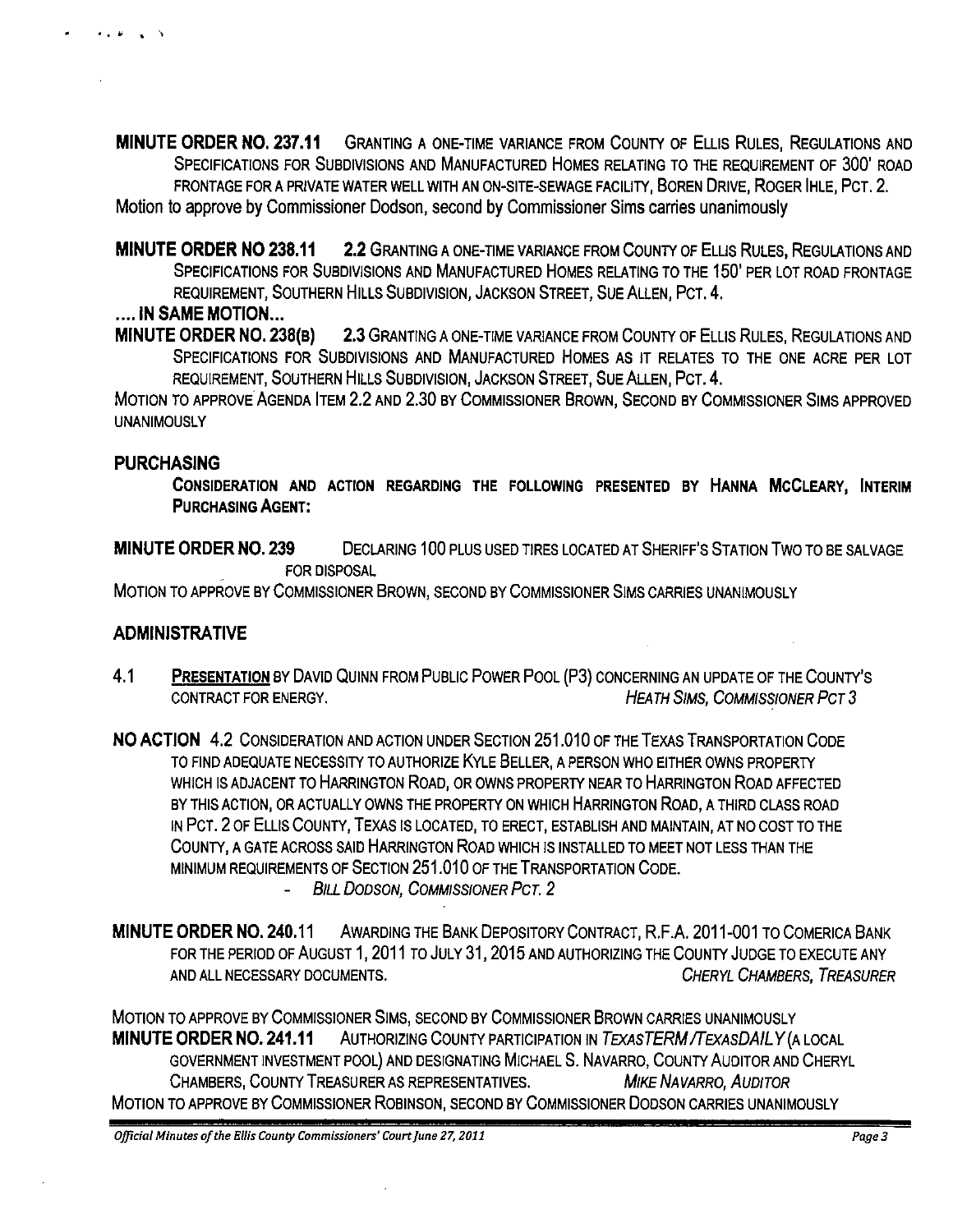MINUTE ORDER NO. 242.11 ApPROVING THE COUNTY'S BASIC PLAN AND FUNCTIONAL ANNEXES THAT MAKE UP THE "COUNTY'S EMERGENCY OPERATIONS PLAN' AND AUTHORIZING THE COUNTY JUDGE TO SIGN THE ELLIS COUNTY EMERGENCY OPERATIONS BASIC PLAN. THE PLAN COMPLIES WITH GOVERNMENT CODE, CHAPTER 418, SECTION 106, AS AMENDED. THE "BASIC PLAN' OUTLINES AND GIVES GUIDANCE FOR EMERGENCY OPERATIONS WHILE IT DESCRIBES EMERGENCY RESPONSE ORGANIZATION AND ASSIGNS RESPONSIBILITIES FOR VARIOUS EMERGENCY TASKS. JOHN PATTERSON, EMERGENCY MANAGEMENT

MOTION TO APPROVE BY COMMISSIONER SIMS, SECOND BY COMMISSIONER DODSON CARRIES UNANIMOUSLY

DISCUSSION REGARDING THE SAFETY PRACTICES OF THE ELLIS COUNTY COMMISSIONER PRECINCTS.

CAROL BUSH, COUNTY JUDGE MINUTE ORDER NO. 243.11 ApPROVING A CONTRACT WITH RCC CONSULTANTS, INC. TO ASSIST ELLIS COUNTY IN THE DEVELOPMENT OF TWO-WAY RADIO COMMUNICATION IMPROVEMENTS, INCLUDING NARROW BANDING. CAROL BUSH, COUNTY JUDGE

MOTION TO APPROVE BY COMMISSIONER DODSON, SECOND BY COMMISSIONER SIMS CARRIES UNANIMOUSLY

MINUTE ORDER NO. 244.11 ApPROVING A WORK ORDER BETWEEN THE CITY OF RED OAK AND ELLIS COUNTY ROAD AND BRIDGE, PCT. 1 FOR IMPROVEMENTS OF A SPECIFIC LOCATION: PRATT ROAD, IN THE AMOUNT OF \$41,000. DENNIS ROBINSON, COMMISSIONER PCT 1

MOTION TO APPROVE BY COMMISSIONER ROBINSON, SECOND BY COMMISSIONER DODSON CARRIES UNANIMOUSLY

MINUTE ORDER NO. 245.11 ApPROVING WORK ORDER UNDER INTERLOCAL AGREEMENT BETWEEN CITY OF MILFORD AND ELLIS COUNTY, PCT. 3. HEATH SIMS, COMMISSIONER PCT 3 MOTION BY APPROVE BY COMMISSIONER SIMS, SECOND BY COMMISSIONER BROWN CARRIES UNANIMOUSLY

MINUTE ORDER NO. 246.11 ApPROVING REDISTRICTING MODEL PLANS 3 AND 7 FOR SUBMISSION TO THE ELLIS COUNTY CITIZEN'S ADVISORY COMMITTEE AND TO PUBLIC HEARING FOR COMMENT

CAROL BUSH, COUNTY JUDGE

**MOTION TO SUBMIT PLAN 7** TO THE ADFVISORY BOARD BY COMMISSIONER BROWN, SECOND BY COMMISSIONER ROBINSON;

MOTION TO AMEND BY ADDING PLAN 3C WITH PLAN 7 BY COMMISSIONER DODSON SECOND BY COMMISSIONER SIMS COMMISSIONERS SIMS AND DODSON VOTE YES IN FAVOR OF AMENDMENT AND COMMISSIONERS BROWN AND ROBINSON AND JUDGE BUSH VOTE NO OPPOSED.... MOTION TO AMEND FAILS 3/1;

MOTION TO AMEND ORIGINAL MOTION BY INCLUDING PLAN 3 WITH PLAN 7 BY COMMISSIONER DODSON, SECOND BY COMMISSIONER SIMS .•. AMENDMENT CARRIES UNANIMOUSLY

MOTION TO SUBMIT PLANS 3 AND 7 TO THE ADVISORY BOARD AND FOR PUBLIC HEARING BY COMMISSIONER ROBINSON, SECOND BY COMMISSIONER DODSON WITH COMMISSIONERS ROBINSON, DODSON & BROWN & JUDGE BUSH VOTING YES COMMISSIONER SIMS VOTES NO.... MOTION CARRIES 4/1

#### RECESS TO CONVENE TO EXECUTIVE SESSION............7:38 PM

MOTION BY COMMISSIONER BROWN, SECOND BY COMMISSIONER SIMS CARRIES UNANIMOUSLY